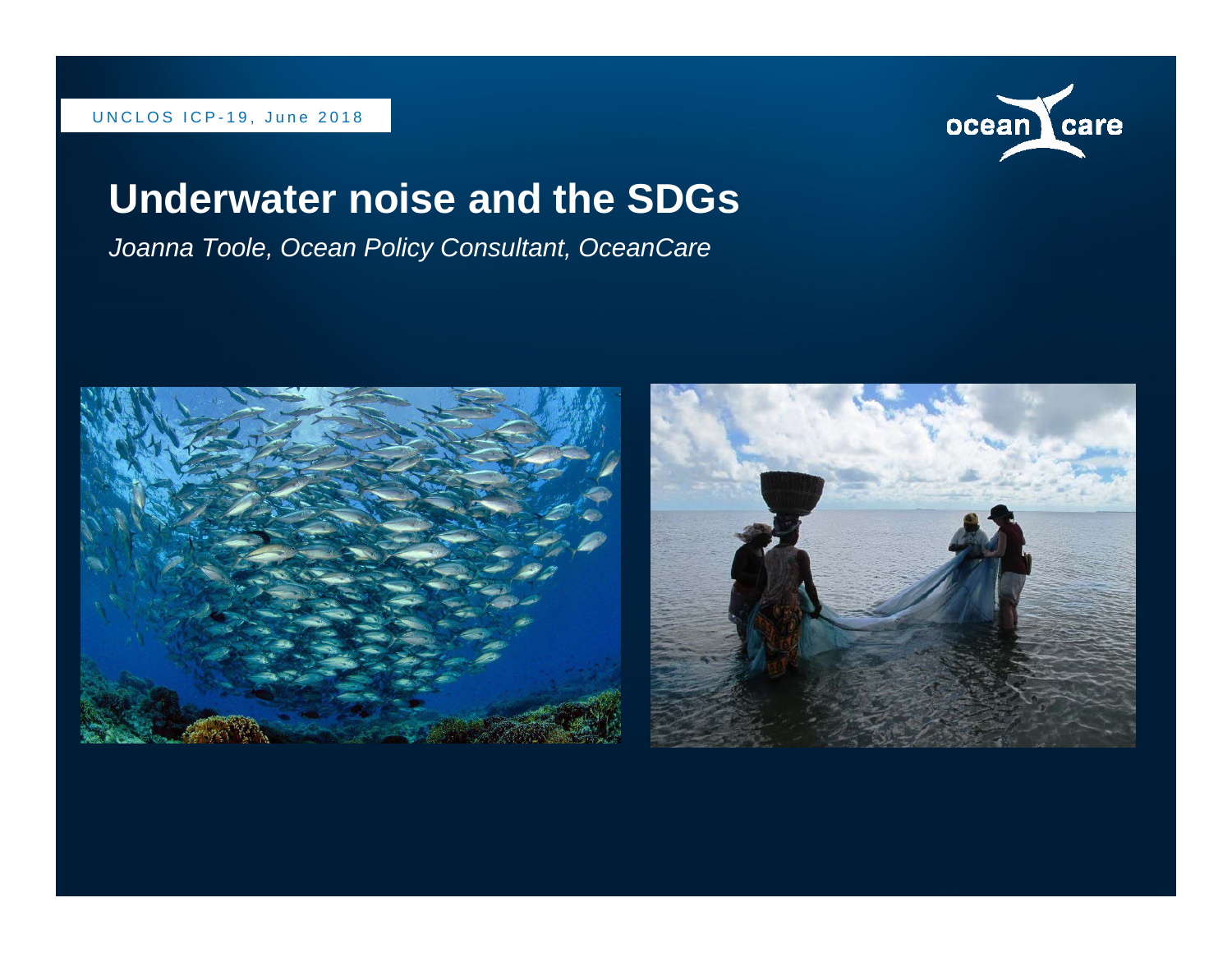

# **SUSTAINABLE GOALS**





- $\bullet$  The Sustainable Development Goals or 'SDGs' are:
	- • Central to the UN's 2030 Agenda for Sustainable Development
	- $\bullet$ 17 Goals, 169 targets
	- $\bullet$  Universal call to action to end poverty, protect the planet, and ensure that all people enjoy peace and prosperity
	- •Interconnected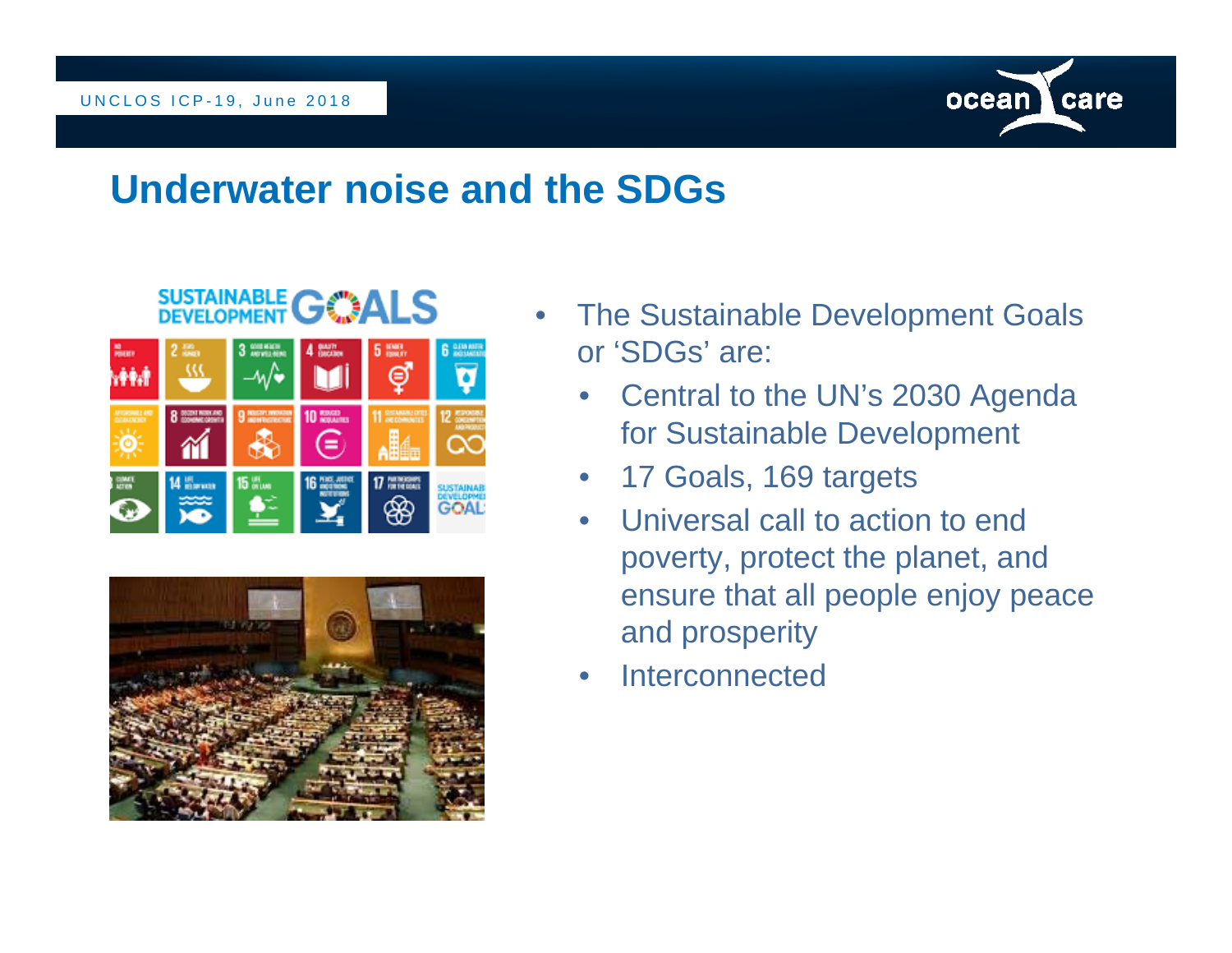





• UNCLOS definition of pollution of the marine environment : *"…the introduction by man, directly or indirectly, of substances or energy into the marine environment including estuaries, which results, or is likely to result in such deleterious effects as harm to living resources and marine life, hazards to human health, hindrance to marine activities including fishing and other legitimate uses of the sea, impairment of quality for use of sea water and reduction of amenities".*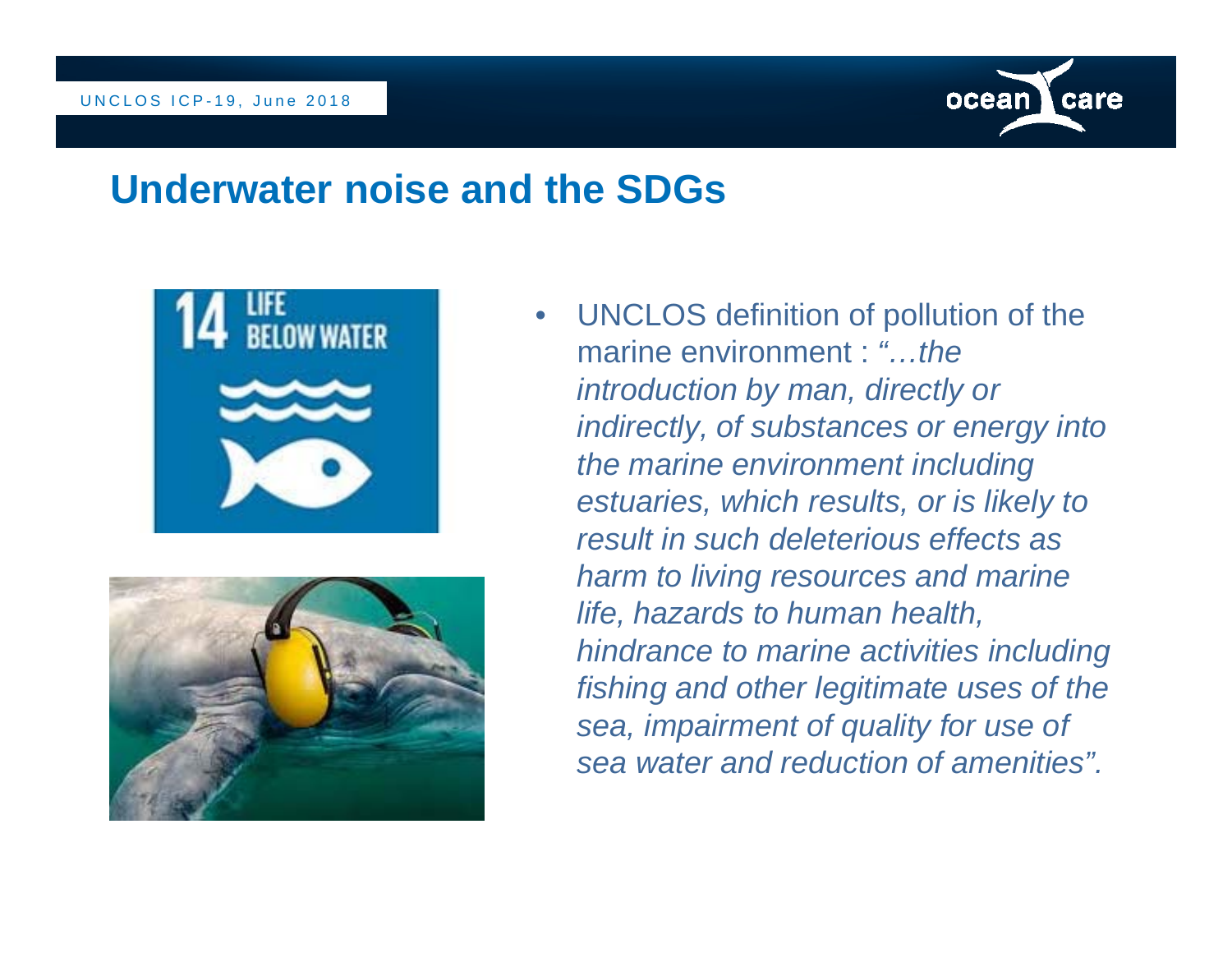



- $\bullet$  SDG14.4 - to restore fish stocks in the shortest time feasible
- Efforts to protect and restore fish stocks risk being undermined by ocean noise-generating activities
- • A need to consider ocean noise when development plans for Marine Protected Areas or no-fishing zones.

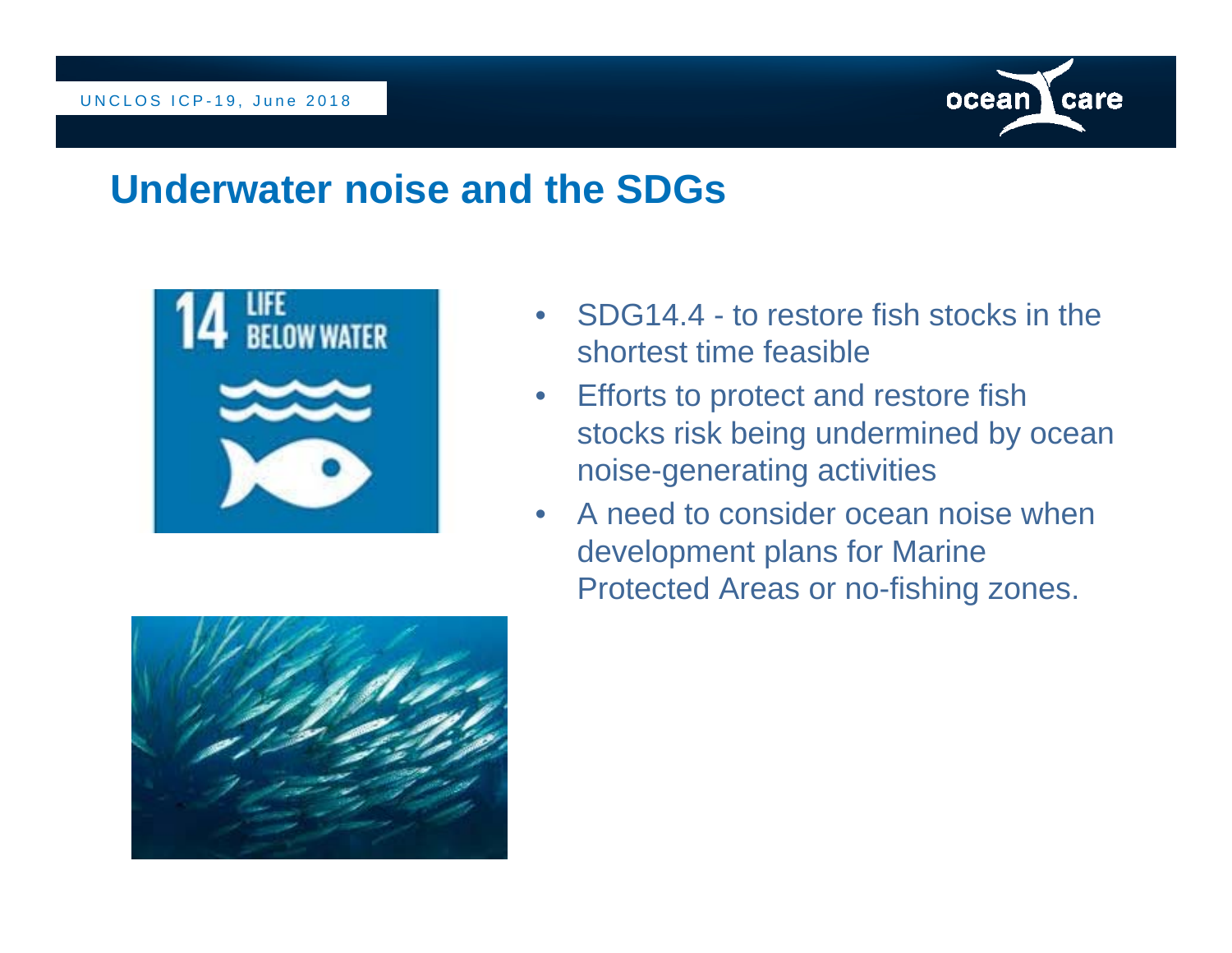



- $\bullet$  Millions of people around the world dependent on fisheries for food and livelihood
- • Commercial fish catch rates have been shown to drop after ocean noise events
- $\bullet$  Increased by-catch rates and decreased fish abundance have been observed in he presence of anthropogenic noise
- $\bullet$  Efforts to protect and restore fish stocks risk being undermined by ocean noisegenerating activities
- • A need to consider ocean noise when development plans for Marine Protected Areas or no-fishing zones.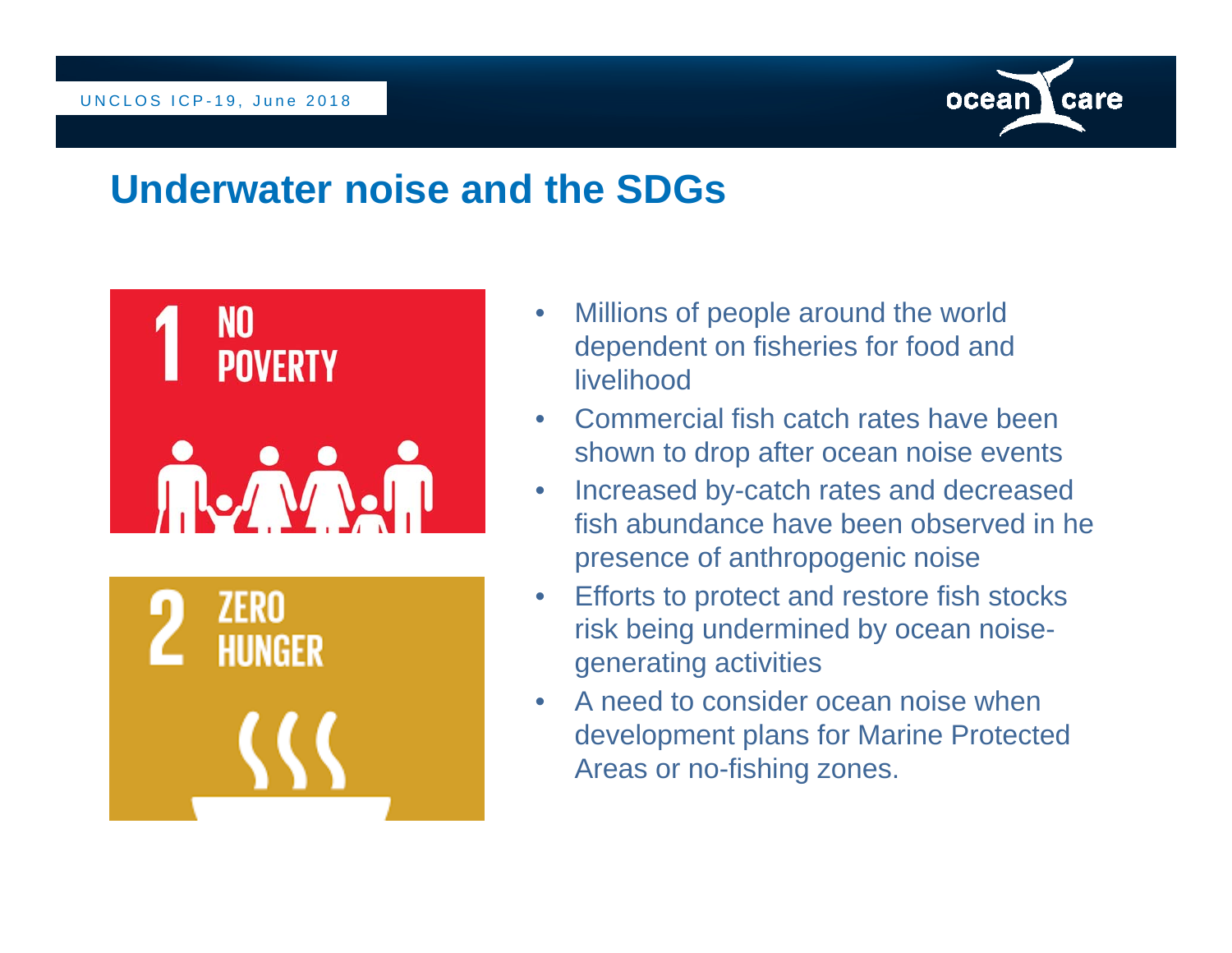





- $\bullet$  SDG 13 - Urgent action to combat climate change
- 2015 Paris Agreement also demands ambitious action
- Cleaner energy sources are required to meet climate change targets
- $\bullet$  Cleaner energy sources are required to reduce ocean noise pollution